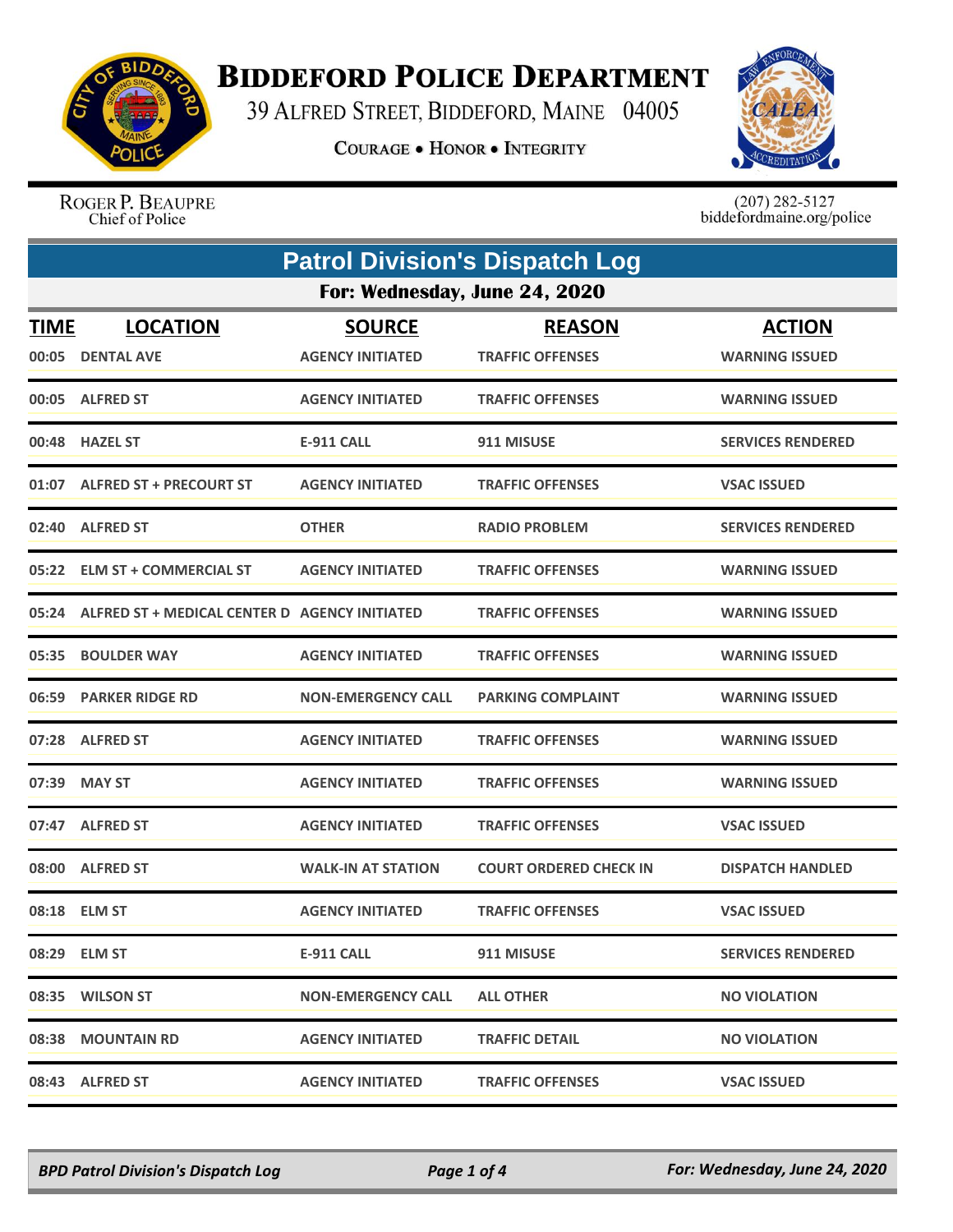| <b>TIME</b> | <b>LOCATION</b>               | <b>SOURCE</b>             | <b>REASON</b>                 | <b>ACTION</b>               |
|-------------|-------------------------------|---------------------------|-------------------------------|-----------------------------|
|             | 09:01 ELM ST                  | <b>AGENCY INITIATED</b>   | <b>TRAFFIC OFFENSES</b>       | <b>VSAC ISSUED</b>          |
|             | 09:06 BOULDER WAY             | <b>NON-EMERGENCY CALL</b> | <b>ARTICLES LOST/FOUND</b>    | <b>REPORT TAKEN</b>         |
|             | 09:08 TAYLOR ST               | <b>NON-EMERGENCY CALL</b> | TRESPASSING                   | <b>SERVICES RENDERED</b>    |
|             | 09:15 ALFRED ST               | <b>E-911 CALL</b>         | 911 MISUSE                    | <b>SERVICES RENDERED</b>    |
|             | 09:17 ELM ST                  | <b>AGENCY INITIATED</b>   | <b>TRAFFIC OFFENSES</b>       | <b>VSAC ISSUED</b>          |
|             | 09:52 MILE STRETCH RD         | <b>AGENCY INITIATED</b>   | <b>SHELLFISH VIOLATION</b>    | <b>NO VIOLATION</b>         |
|             | 09:53 MOUNTAIN RD             | <b>AGENCY INITIATED</b>   | <b>TRAFFIC OFFENSES</b>       | <b>VSAC ISSUED</b>          |
|             | 10:40 POOL ST                 | <b>AGENCY INITIATED</b>   | <b>PAPERWORK</b>              | <b>PAPERWORK NOT SERVED</b> |
|             | 10:40 GUINEA RD               | <b>WALK-IN AT STATION</b> | <b>SCAM</b>                   | <b>REPORT TAKEN</b>         |
| 10:48       | <b>MAY ST</b>                 | <b>NON-EMERGENCY CALL</b> | <b>ANIMAL COMPLAINT</b>       | <b>SERVICES RENDERED</b>    |
|             | 11:17 JOSHUA DR               | <b>NON-EMERGENCY CALL</b> | <b>CIVIL COMPLAINT</b>        | <b>CIVIL COMPLAINT</b>      |
|             | 11:34 ALFRED ST               | <b>WALK-IN AT STATION</b> | <b>COURT ORDERED CHECK IN</b> | <b>SERVICES RENDERED</b>    |
|             | 11:57 ALFRED ST + BOULDER WAY | <b>NON-EMERGENCY CALL</b> | <b>ARTICLES LOST/FOUND</b>    | <b>REPORT TAKEN</b>         |
|             | 12:01 ELM ST                  | <b>AGENCY INITIATED</b>   | <b>TRAFFIC OFFENSES</b>       | <b>VSAC ISSUED</b>          |
|             | 12:06 BOULDER WAY             | <b>WALK-IN AT STATION</b> | <b>ARTICLES LOST/FOUND</b>    | <b>REPORT TAKEN</b>         |
|             | 13:41 MOUNTAIN RD             | <b>AGENCY INITIATED</b>   | <b>TRAFFIC DETAIL</b>         | <b>NO VIOLATION</b>         |
|             | 13:48 ELM ST                  | <b>AGENCY INITIATED</b>   | <b>TRAFFIC OFFENSES</b>       | <b>VSAC ISSUED</b>          |
|             | 13:50 ALFRED ST               | <b>NON-EMERGENCY CALL</b> | <b>ANIMAL COMPLAINT</b>       | <b>NO ACTION REQUIRED</b>   |
|             | 14:04 ELM ST                  | <b>AGENCY INITIATED</b>   | <b>TRAFFIC OFFENSES</b>       | <b>VSAC ISSUED</b>          |
|             | 14:14 ALFRED ST               | <b>NON-EMERGENCY CALL</b> | <b>TRAINING DISPATCH</b>      | <b>SERVICES RENDERED</b>    |
|             | $14:18$ SOUTH ST + MAY ST     | <b>AGENCY INITIATED</b>   | <b>TRAFFIC OFFENSES</b>       | <b>NO ACTION REQUIRED</b>   |
|             | 14:25 ALFRED ST               | <b>NON-EMERGENCY CALL</b> | <b>PAPERWORK</b>              | <b>PAPERWORK SERVED</b>     |
|             | 14:26 ALFRED ST               | <b>AGENCY INITIATED</b>   | <b>TRAFFIC OFFENSES</b>       | <b>WARNING ISSUED</b>       |
|             | 14:46 RAYMOND ST              | <b>E-911 CALL</b>         | 911 MISUSE                    | <b>SERVICES RENDERED</b>    |
|             | 15:14 POMERLEAU ST            | <b>NON-EMERGENCY CALL</b> | <b>SUSPICION</b>              | <b>DISPATCH HANDLED</b>     |

*BPD Patrol Division's Dispatch Log Page 2 of 4 For: Wednesday, June 24, 2020*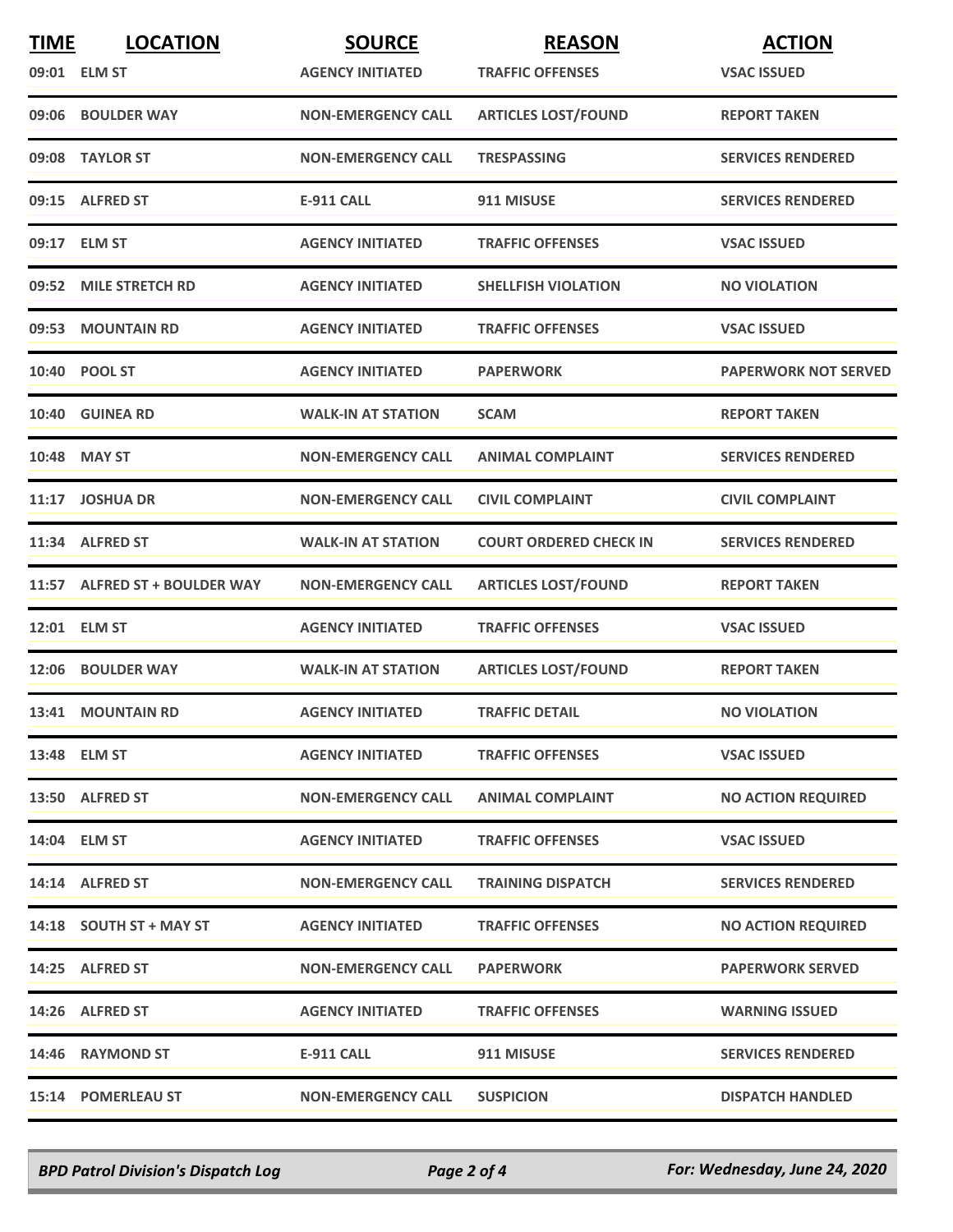| 15:39<br><b>CHECK WELFARE</b><br><b>MEETINGHOUSE RD</b><br><b>NON-EMERGENCY CALL</b><br><b>REPORT TAKEN</b><br>OFFENDER: DANIEL JOSEPH MELNICK  AGE: 26  RESIDENT OF: BIDDEFORD, ME<br><b>CHARGE: OPERATING AFTER LICENSE SUSPENSION</b><br>CHARGE: UNLAWFUL POSSESSION OF SCHEDULED DRUG<br>CHARGE: VIOLATING CONDITION OF RELEASE<br>15:42 ELM ST<br>NON-EMERGENCY CALL SHOPLIFTING<br><b>CITATION ISSUED</b><br>OFFENDER: TINA MARIE FITZSIMMONS  AGE: 36  RESIDENT OF: BIDDEFORD, ME<br>CHARGE: THEFT BY UNAUTHORIZED TAKING OR TRANSFER<br><b>CHARGE: VIOLATING CONDITION OF RELEASE</b><br>15:44 ELM ST<br><b>AGENCY INITIATED</b><br><b>TRAFFIC OFFENSES</b><br><b>WARNING ISSUED</b><br>15:47 SULLIVAN ST<br><b>NON-EMERGENCY CALL</b><br><b>REPORT TAKEN</b><br><b>SUSPICION</b><br><b>AGENCY INITIATED</b><br><b>NO ACTION REQUIRED</b><br>16:13 ELM ST<br><b>SUSPICION</b><br>16:26 ELM ST<br><b>AGENCY INITIATED</b><br><b>TRAFFIC OFFENSES</b><br><b>WARNING ISSUED</b><br>16:55 ELM ST<br><b>NON-EMERGENCY CALL</b><br><b>ANIMAL COMPLAINT</b><br><b>NEGATIVE CONTACT</b><br>17:05 SULLIVAN ST<br><b>NON-EMERGENCY CALL</b><br><b>SUSPICION</b><br><b>GONE ON ARRIVAL</b><br><b>SOUTH ST</b><br><b>E-911 CALL</b><br>911 MISUSE<br><b>NEGATIVE CONTACT</b><br>17:33<br>17:39 MIDDLE ST<br><b>DISPATCH HANDLED</b><br>E-911 CALL<br>911 MISUSE<br>17:44 ELM ST + UNION ST<br><b>AGENCY INITIATED</b><br><b>TRAFFIC OFFENSES</b><br><b>WARNING ISSUED</b><br>17:44 ALFRED ST + WEST COLE RD<br><b>AGENCY INITIATED</b><br><b>TRAFFIC OFFENSES</b><br><b>WARNING ISSUED</b><br><b>AGENCY INITIATED</b><br>18:26 ALFRED ST<br><b>TRAFFIC OFFENSES</b><br><b>WARNING ISSUED</b><br>18:39 SOUTH ST + KOSSUTH ST<br><b>AGENCY INITIATED</b><br><b>TRAFFIC OFFENSES</b><br><b>WARNING ISSUED</b><br><b>AGENCY INITIATED</b><br>18:40 ALFRED ST<br><b>CHECK WELFARE</b><br><b>SERVICES RENDERED</b><br><b>BRADBURY ST</b><br>E-911 CALL<br><b>DRUNKENNESS</b><br><b>ARREST(S) MADE</b><br>18:41<br>OFFENDER: PAUL H CLEARY-GAGNON  AGE: 35  RESIDENT OF: BIDDEFORD, ME<br>CHARGE: AGGRAVATED TRAFFICKING OF SCHEDULED DRUGS<br>CHARGE: REFUSING TO SUBMIT TO ARREST OR DETENTION, PHYSICAL FORCE<br>CHARGE: VIOLATING CONDITION OF RELEASE<br>18:46 SACO FALLS WAY<br><b>SERVICES RENDERED</b><br><b>NON-EMERGENCY CALL</b><br><b>SUSPICION</b><br><b>18:59 MAIN ST</b><br><b>WALK-IN AT STATION</b><br><b>HARASSMENT</b><br><b>REPORT TAKEN</b><br><b>19:34 MAIN ST</b><br><b>RADIO</b><br><b>TRESPASSING</b><br><b>WARNING ISSUED</b> | <b>TIME</b> | <b>LOCATION</b> | <b>SOURCE</b> | <b>REASON</b> | <b>ACTION</b> |
|----------------------------------------------------------------------------------------------------------------------------------------------------------------------------------------------------------------------------------------------------------------------------------------------------------------------------------------------------------------------------------------------------------------------------------------------------------------------------------------------------------------------------------------------------------------------------------------------------------------------------------------------------------------------------------------------------------------------------------------------------------------------------------------------------------------------------------------------------------------------------------------------------------------------------------------------------------------------------------------------------------------------------------------------------------------------------------------------------------------------------------------------------------------------------------------------------------------------------------------------------------------------------------------------------------------------------------------------------------------------------------------------------------------------------------------------------------------------------------------------------------------------------------------------------------------------------------------------------------------------------------------------------------------------------------------------------------------------------------------------------------------------------------------------------------------------------------------------------------------------------------------------------------------------------------------------------------------------------------------------------------------------------------------------------------------------------------------------------------------------------------------------------------------------------------------------------------------------------------------------------------------------------------------------------------------------------------------------------------------------------------------------------------------------------------------------------------------------------------------------------------------------------------------------|-------------|-----------------|---------------|---------------|---------------|
|                                                                                                                                                                                                                                                                                                                                                                                                                                                                                                                                                                                                                                                                                                                                                                                                                                                                                                                                                                                                                                                                                                                                                                                                                                                                                                                                                                                                                                                                                                                                                                                                                                                                                                                                                                                                                                                                                                                                                                                                                                                                                                                                                                                                                                                                                                                                                                                                                                                                                                                                              |             |                 |               |               |               |
|                                                                                                                                                                                                                                                                                                                                                                                                                                                                                                                                                                                                                                                                                                                                                                                                                                                                                                                                                                                                                                                                                                                                                                                                                                                                                                                                                                                                                                                                                                                                                                                                                                                                                                                                                                                                                                                                                                                                                                                                                                                                                                                                                                                                                                                                                                                                                                                                                                                                                                                                              |             |                 |               |               |               |
|                                                                                                                                                                                                                                                                                                                                                                                                                                                                                                                                                                                                                                                                                                                                                                                                                                                                                                                                                                                                                                                                                                                                                                                                                                                                                                                                                                                                                                                                                                                                                                                                                                                                                                                                                                                                                                                                                                                                                                                                                                                                                                                                                                                                                                                                                                                                                                                                                                                                                                                                              |             |                 |               |               |               |
|                                                                                                                                                                                                                                                                                                                                                                                                                                                                                                                                                                                                                                                                                                                                                                                                                                                                                                                                                                                                                                                                                                                                                                                                                                                                                                                                                                                                                                                                                                                                                                                                                                                                                                                                                                                                                                                                                                                                                                                                                                                                                                                                                                                                                                                                                                                                                                                                                                                                                                                                              |             |                 |               |               |               |
|                                                                                                                                                                                                                                                                                                                                                                                                                                                                                                                                                                                                                                                                                                                                                                                                                                                                                                                                                                                                                                                                                                                                                                                                                                                                                                                                                                                                                                                                                                                                                                                                                                                                                                                                                                                                                                                                                                                                                                                                                                                                                                                                                                                                                                                                                                                                                                                                                                                                                                                                              |             |                 |               |               |               |
|                                                                                                                                                                                                                                                                                                                                                                                                                                                                                                                                                                                                                                                                                                                                                                                                                                                                                                                                                                                                                                                                                                                                                                                                                                                                                                                                                                                                                                                                                                                                                                                                                                                                                                                                                                                                                                                                                                                                                                                                                                                                                                                                                                                                                                                                                                                                                                                                                                                                                                                                              |             |                 |               |               |               |
|                                                                                                                                                                                                                                                                                                                                                                                                                                                                                                                                                                                                                                                                                                                                                                                                                                                                                                                                                                                                                                                                                                                                                                                                                                                                                                                                                                                                                                                                                                                                                                                                                                                                                                                                                                                                                                                                                                                                                                                                                                                                                                                                                                                                                                                                                                                                                                                                                                                                                                                                              |             |                 |               |               |               |
|                                                                                                                                                                                                                                                                                                                                                                                                                                                                                                                                                                                                                                                                                                                                                                                                                                                                                                                                                                                                                                                                                                                                                                                                                                                                                                                                                                                                                                                                                                                                                                                                                                                                                                                                                                                                                                                                                                                                                                                                                                                                                                                                                                                                                                                                                                                                                                                                                                                                                                                                              |             |                 |               |               |               |
|                                                                                                                                                                                                                                                                                                                                                                                                                                                                                                                                                                                                                                                                                                                                                                                                                                                                                                                                                                                                                                                                                                                                                                                                                                                                                                                                                                                                                                                                                                                                                                                                                                                                                                                                                                                                                                                                                                                                                                                                                                                                                                                                                                                                                                                                                                                                                                                                                                                                                                                                              |             |                 |               |               |               |
|                                                                                                                                                                                                                                                                                                                                                                                                                                                                                                                                                                                                                                                                                                                                                                                                                                                                                                                                                                                                                                                                                                                                                                                                                                                                                                                                                                                                                                                                                                                                                                                                                                                                                                                                                                                                                                                                                                                                                                                                                                                                                                                                                                                                                                                                                                                                                                                                                                                                                                                                              |             |                 |               |               |               |
|                                                                                                                                                                                                                                                                                                                                                                                                                                                                                                                                                                                                                                                                                                                                                                                                                                                                                                                                                                                                                                                                                                                                                                                                                                                                                                                                                                                                                                                                                                                                                                                                                                                                                                                                                                                                                                                                                                                                                                                                                                                                                                                                                                                                                                                                                                                                                                                                                                                                                                                                              |             |                 |               |               |               |
|                                                                                                                                                                                                                                                                                                                                                                                                                                                                                                                                                                                                                                                                                                                                                                                                                                                                                                                                                                                                                                                                                                                                                                                                                                                                                                                                                                                                                                                                                                                                                                                                                                                                                                                                                                                                                                                                                                                                                                                                                                                                                                                                                                                                                                                                                                                                                                                                                                                                                                                                              |             |                 |               |               |               |
|                                                                                                                                                                                                                                                                                                                                                                                                                                                                                                                                                                                                                                                                                                                                                                                                                                                                                                                                                                                                                                                                                                                                                                                                                                                                                                                                                                                                                                                                                                                                                                                                                                                                                                                                                                                                                                                                                                                                                                                                                                                                                                                                                                                                                                                                                                                                                                                                                                                                                                                                              |             |                 |               |               |               |
|                                                                                                                                                                                                                                                                                                                                                                                                                                                                                                                                                                                                                                                                                                                                                                                                                                                                                                                                                                                                                                                                                                                                                                                                                                                                                                                                                                                                                                                                                                                                                                                                                                                                                                                                                                                                                                                                                                                                                                                                                                                                                                                                                                                                                                                                                                                                                                                                                                                                                                                                              |             |                 |               |               |               |
|                                                                                                                                                                                                                                                                                                                                                                                                                                                                                                                                                                                                                                                                                                                                                                                                                                                                                                                                                                                                                                                                                                                                                                                                                                                                                                                                                                                                                                                                                                                                                                                                                                                                                                                                                                                                                                                                                                                                                                                                                                                                                                                                                                                                                                                                                                                                                                                                                                                                                                                                              |             |                 |               |               |               |
|                                                                                                                                                                                                                                                                                                                                                                                                                                                                                                                                                                                                                                                                                                                                                                                                                                                                                                                                                                                                                                                                                                                                                                                                                                                                                                                                                                                                                                                                                                                                                                                                                                                                                                                                                                                                                                                                                                                                                                                                                                                                                                                                                                                                                                                                                                                                                                                                                                                                                                                                              |             |                 |               |               |               |
|                                                                                                                                                                                                                                                                                                                                                                                                                                                                                                                                                                                                                                                                                                                                                                                                                                                                                                                                                                                                                                                                                                                                                                                                                                                                                                                                                                                                                                                                                                                                                                                                                                                                                                                                                                                                                                                                                                                                                                                                                                                                                                                                                                                                                                                                                                                                                                                                                                                                                                                                              |             |                 |               |               |               |
|                                                                                                                                                                                                                                                                                                                                                                                                                                                                                                                                                                                                                                                                                                                                                                                                                                                                                                                                                                                                                                                                                                                                                                                                                                                                                                                                                                                                                                                                                                                                                                                                                                                                                                                                                                                                                                                                                                                                                                                                                                                                                                                                                                                                                                                                                                                                                                                                                                                                                                                                              |             |                 |               |               |               |
|                                                                                                                                                                                                                                                                                                                                                                                                                                                                                                                                                                                                                                                                                                                                                                                                                                                                                                                                                                                                                                                                                                                                                                                                                                                                                                                                                                                                                                                                                                                                                                                                                                                                                                                                                                                                                                                                                                                                                                                                                                                                                                                                                                                                                                                                                                                                                                                                                                                                                                                                              |             |                 |               |               |               |
|                                                                                                                                                                                                                                                                                                                                                                                                                                                                                                                                                                                                                                                                                                                                                                                                                                                                                                                                                                                                                                                                                                                                                                                                                                                                                                                                                                                                                                                                                                                                                                                                                                                                                                                                                                                                                                                                                                                                                                                                                                                                                                                                                                                                                                                                                                                                                                                                                                                                                                                                              |             |                 |               |               |               |
|                                                                                                                                                                                                                                                                                                                                                                                                                                                                                                                                                                                                                                                                                                                                                                                                                                                                                                                                                                                                                                                                                                                                                                                                                                                                                                                                                                                                                                                                                                                                                                                                                                                                                                                                                                                                                                                                                                                                                                                                                                                                                                                                                                                                                                                                                                                                                                                                                                                                                                                                              |             |                 |               |               |               |
|                                                                                                                                                                                                                                                                                                                                                                                                                                                                                                                                                                                                                                                                                                                                                                                                                                                                                                                                                                                                                                                                                                                                                                                                                                                                                                                                                                                                                                                                                                                                                                                                                                                                                                                                                                                                                                                                                                                                                                                                                                                                                                                                                                                                                                                                                                                                                                                                                                                                                                                                              |             |                 |               |               |               |
|                                                                                                                                                                                                                                                                                                                                                                                                                                                                                                                                                                                                                                                                                                                                                                                                                                                                                                                                                                                                                                                                                                                                                                                                                                                                                                                                                                                                                                                                                                                                                                                                                                                                                                                                                                                                                                                                                                                                                                                                                                                                                                                                                                                                                                                                                                                                                                                                                                                                                                                                              |             |                 |               |               |               |
|                                                                                                                                                                                                                                                                                                                                                                                                                                                                                                                                                                                                                                                                                                                                                                                                                                                                                                                                                                                                                                                                                                                                                                                                                                                                                                                                                                                                                                                                                                                                                                                                                                                                                                                                                                                                                                                                                                                                                                                                                                                                                                                                                                                                                                                                                                                                                                                                                                                                                                                                              |             |                 |               |               |               |

*BPD Patrol Division's Dispatch Log Page 3 of 4 For: Wednesday, June 24, 2020*